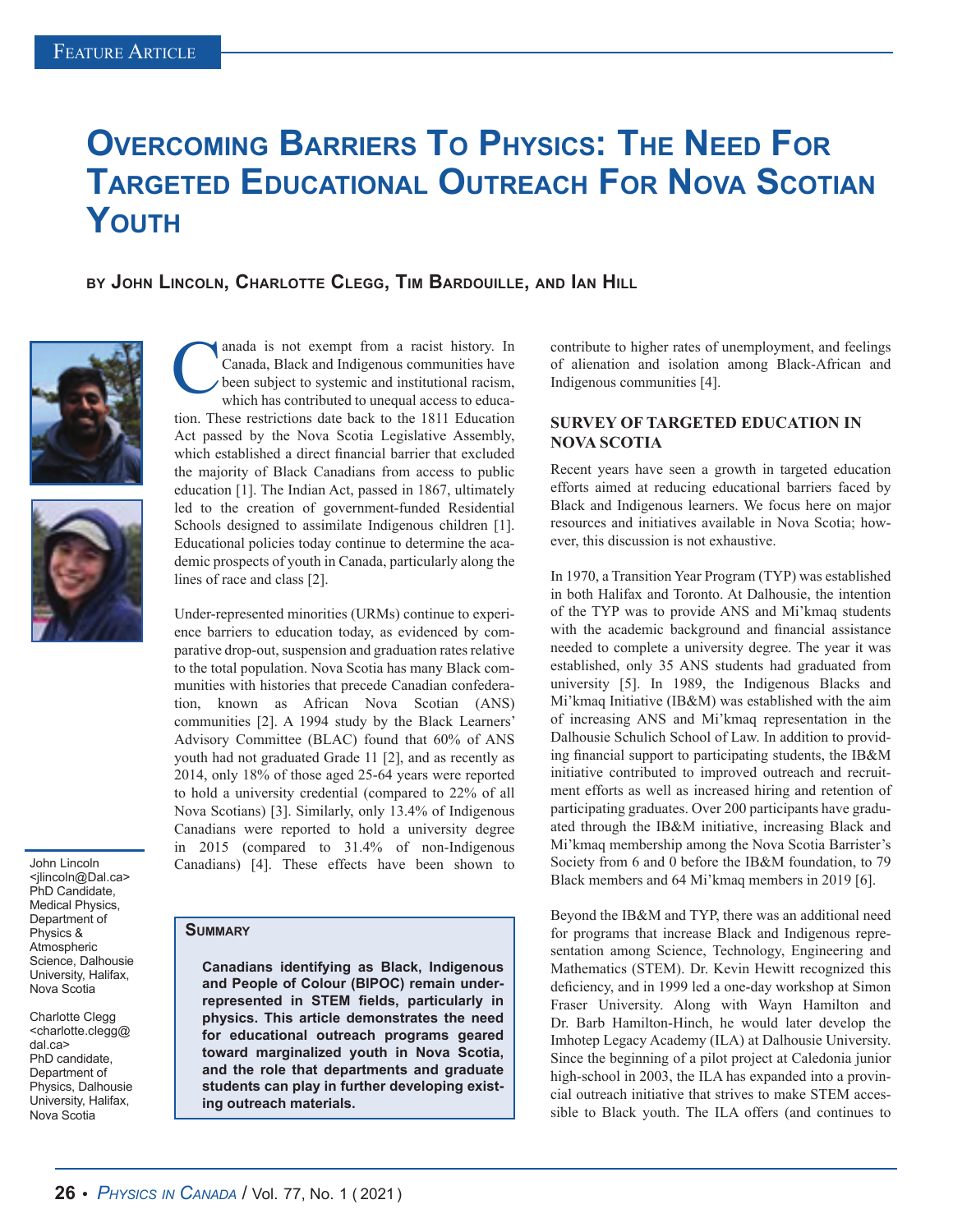develop) a combination of after-school programming, online activities, tutoring, mentorship and promisescholarships to Black youth between grades 6-12. In 2019, the ILA reached over 1800 young learners, more than double its capacity in the previous year [7].

# **SHORT-COMINGS AND DEFICIENCIES IN CURRENT PROGRAMMING**

Despite the growth in targeted education programs, Canadians identifying as Black, Indigenous and People of Colour (BIPOC) remain under-represented in Canadian universities, particularly in STEM fields. A 2015 "Report from the Committee on Aboriginal and Black/African Canadian Student Access and Retention" conducted at Dalhousie University, found that Indigenous and Black-African Canadian student enrollment remained disproportionately low compared with their representation in Canada. While Black-African and Indigenous Canadians each represent 4-5% of the total population in Canada, only 2% of Dalhousie students belonged to either of these populations [1]. In physics, Black-African and Indigenous representation is even lower [8]. The AIP National Task Force to Elevate African American Representation in Undergraduate Physics and Astronomy (TEAM-UP) undertook a two-year study to issue evidence-based recommendations for addressing the under-representation of Black-African students in physics and astronomy. The TEAM-UP report found that while the total number of physics bachelors degrees awarded by American universities had more than doubled in the last 20 years, the percentage of degrees awarded to Black-African students remained around 4% [8]. Similarly, the fraction of Indigenous bachelors degrees awarded remained below 1% [9].

The 2020 TEAM-UP report identified five factors to be influential in determining the success of Black-African students attending post-secondary education (PSE) for physics and astronomy: (1) sense of belonging, (2) a physics identity, (3) academic support, (4) personal and financial support, and (5) a supportive leadership structure [8]. Similar findings were also highlighted in the 2015 report conducted at Dalhousie University [1]. Specifically, student surveys and focus groups identified the following thematic barriers (among others) to PSE: (1) unawareness of scholarships and bursaries, (2) lack of centralized information sources, and (3) limited support and awareness in high school about university and funding opportunities [1].

# **OUTLINE OF THE ARTICLE**

In this article we demonstrate the need for targeted outreach efforts that address these deficiencies and inspire under-represented young learners to pursue a career in STEM, with an emphasis on Physics. We begin with a structural examination of existing academic excellence

programs and suggest a framework through which these can be modified to develop outreach initiatives that target marginalized BIPOC youth in Nova Scotia. We outline a pilot program to be implemented at Dalhousie University, and discuss its long-term benefits for under-represented youth, the academic community, and the province.

#### **Summer camps as an outreach model:**

It is widely understood through the success of STEM outreach programs like Shad Canada [10], and Dalhousie's SuperNOVA [11], that education is critical to empowering youth. Shad Canada is a national collaboration between academic institutions and communities, with the objective to diversify youth skillsets in STE(Arts)M and entrepreneurship [10]. The program is a month-long immersive experience on a university campus where grade 10-11 students are given opportunities to tackle real-life issues. Dalhousie's SuperNOVA has a similar objective delivered locally, however these week-long day camps are organized into specific disciplines and offered at a variety of levels between grades 1-12 [11]. While these programs have diversified their outreach initiatives, there may be additional barriers (*e.g*., incidental costs, travel, etc.) that limit the accessibility of these programs to BIPOC youth. These programs allow prospective students to envision themselves on university campuses, one of the main tenants discussed in the TEAM-UP report [8]. To support these efforts, the physics community needs to be willing to offer their expertise to improve representation in academic departments, and more importantly, retention in fulfilling physics related careers. In physics we must demonstrate inclusion, open-mindedness, and be welcoming to all students. There is a belief that physics is "too difficult" or "only for specific people" [12]. It is imperative that these beliefs do not become barriers to entry for our field, dissuading prospective students. Having this kind of approach to recruitment will aim to address the physics-identity related aspect of the TEAM-UP report [8].

Interfacing with programs such as Shad Canada and SuperNOVA has the potential to expand the outreach of physics departments, specifically at Dalhousie. Here, we propose a short (3-5-day) research project based on a student's interest in STEM, in combination with current research at Dalhousie. We aim to give students the experience of working in a lab, understanding the necessary skill sets, and answering questions regarding pursuit of careers related to their research project. The goal would be to address the "academic support" aspect discussed in the TEAM-UP report.

# **PILOT PROJECT - BIPOC STEM RESEARCH PROJECT**

28 BIPOC Nova Scotian students will be selected to participate in a summer research project from 7 different





Tim Bardouille <tim. bardouille@dal.ca> Assistant Professor, Dalhousie University, Department of Physics & **Atmospheric** Science, Department of Diagnostic Radiology, Department of Psychology and Neuroscience and School of Physiotherapy, Halifax, Nova Scotia

Ian Hill <ian.hill@dal.ca> George Munro Professor and Department Chair, Dalhousie University, Department of Physics & Atmospheric Science, Halifax, Nova Scotia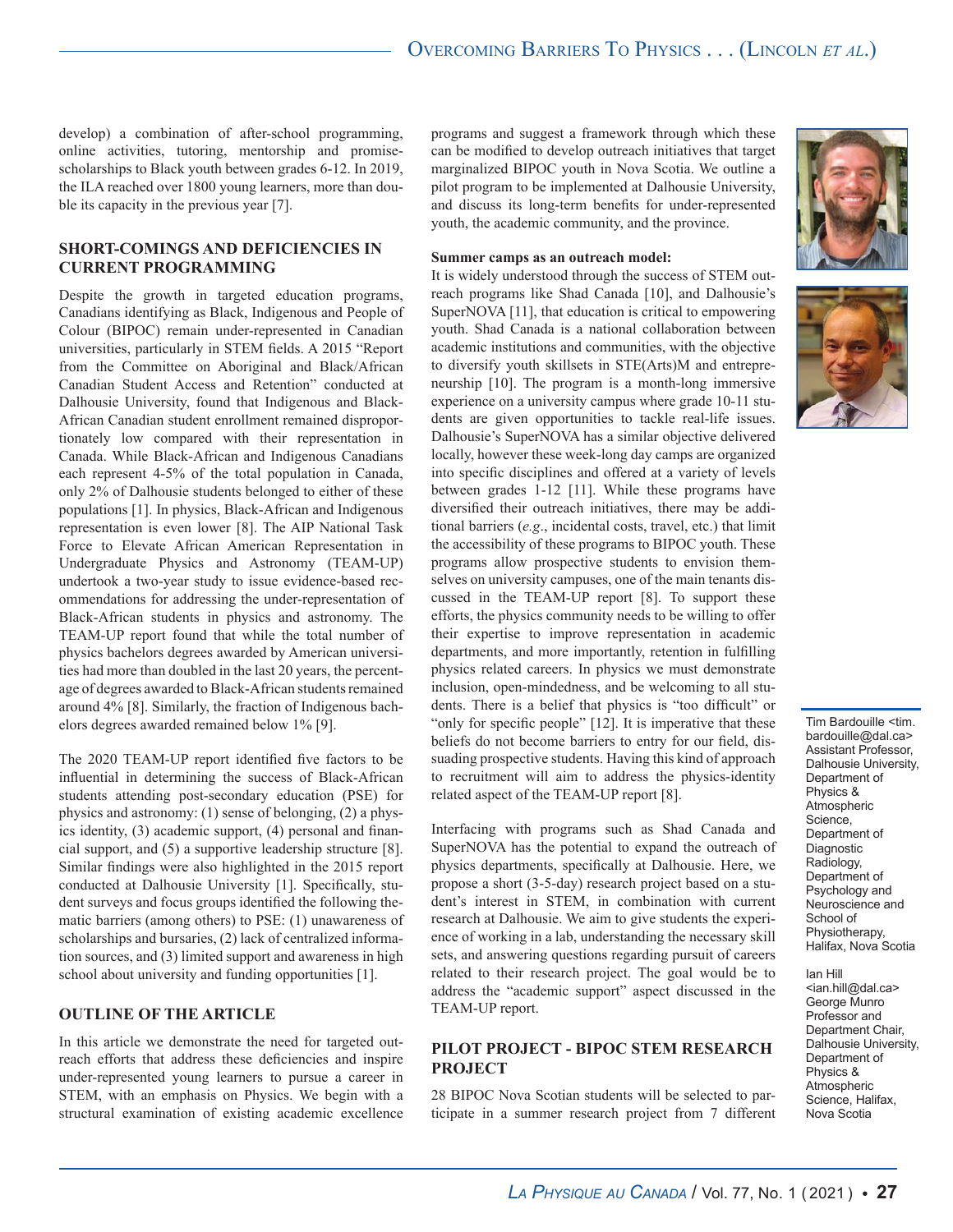STEM labs at Dalhousie. Principal investigators (PI) and their (under)graduate students will choose/design a research project that can be performed by students in grade 11-12. Teams of 4 students will be allocated to each lab and supervised by Dalhousie (under)graduate students. Workdays will consist of students performing research tasks and preparing for a final conference style research symposium. At the end of the week students will communicate their scientific ideas to their peers, and to a panel of leaders in the field. The work that students perform for their research project and the symposium event will allow students to build peer and mentorship networks, which may facilitate their transition into an academic career. Nights will consist of community engagement exercises with youth advocacy groups, to bring forward the importance of giving back to the community. The goal here is to put STEM in a global community perspective.

In this format, we address the "supportive leadership structure" discussed in the TEAM-UP report, where the education is peerbased with support from the PI when needed. This differs from Shad and SuperNOVA programming in that we are specifically targeting BIPOC youth to empower them and address the real systemic differences in STEM, particularly concerning Black and Indigenous peoples in Canada. It should be noted that all faculty, supervisors, (under)graduate students and camp-counsellors, will be mandated to participate in anti-racist and cultural development training as an annual requirement to partake in this summer research camp.

To address the final aspect of the TEAM-UP report, we aim to fund this camp through external sources. First-stage planning efforts estimate between \$7,500-10,000 in expenses for a 5-day research camp with 28 participants. These costs are based on camps with similar formats held at Dalhousie. We will be applying for external funding in the up-coming months to offer this program at no cost to participants, thereby addressing the financial barriers that may traditionally inhibit BIPOC students from attending these programs. This agrees with the Dalhousie Diversity of Nature initiative [13], a targeted experience led by women of colour, with a similar mandate.

# **DISCUSSION AND CONCLUSION**

There are numerous potential benefits for targeted outreach in STEM fields. In this article we have discussed a pilot project at Dalhousie that applies outreach formatting that has been successful in the past. This is evidenced through Dalhousie's ILA, Shad Canada, and Dalhousie SuperNOVA programs. Enabling URM students to envision themselves in an academic setting has the potential to profoundly impact their sense of belonging and career choice. It is paramount that this benefits the student, but it inherently benefits the academic community as well. With more diverse representation in the physics community, we have better opportunities to empower a wider range of voices and perspectives. Discussed in the TEAM-UP report [8] is not only belonging but being able to identify with physics and strengthening this identity. Moreover, being able to clearly understand and articulate the importance of STEM research is important for the individual and the community.

Finally, it is important to ensure continuity of these types of outreach initiatives. Given the success that Shad Canada, and SuperNOVA have had, we are confident that effective collaboration can realize the desired continuity and community engagement. In conclusion, in effort to address systemic racism in STEM, specifically barriers to access in physics, we have detailed a pilot program that aims to empower BIPOC students through an intensive research project that will allow for skill development and networking opportunities. This program will be fully funded to address financial inequalities that may be faced with similar non-targeted youth outreach efforts.

#### **REFERENCES**

- 1. A. Bombay and K. Hewitt, "A Report from the Committee on Aboriginal and Black/African Canadian Student Access and Retention: A Focus on Financial Support" (2015). (Retrieved from: https://www.dal.ca/dept/senior-administration/provost-vp-academic/ provost-news/2015/10/16/release of a report from the committee on aboriginal and black african canadian student access and retention a focus on financial support .html).
- 2. Black Learners Advisory Committee (BLAC), "BLAC Report on Education v.1, v.2, v.3", Black Learners' Advisory Committee, Halifax (1994).
- 3. Nova Scotia Communities, Culture and Heritage, "African Nova Scotian Affairs" (2020). (Retrieved from: https://ansa.novascotia. ca/community).
- 4. M. Calver, "Closing the Aboriginal Education Gap in Canada: The Impact on Employment, GDP, and Labour Productivity", *International Productivity Monitor*, **28**, 27 (2015).
- 5. St Francis Xavier University, "The Black Man in Nova Scotia: Teach-in Report", Antigonish, Nova Scotia (1969).
- 6. N. Metallic, "Celebrating 30 Years of the Indigenous Blacks & Mi'kmaq Initiative: How the Creation of a Critical Mass of Black and Aboriginal Lawyers is Making a Difference in Nova Scotia". *Canadian Race Relation's Directions Journal* (2019). http://dx.doi. org/10.2139/ssrn.3435517.
- 7. Imhotep's Legacy Academy, "2018/19 Annual Report: Celebrating Black Excellence in STEM", (2019). (Retrieved from: https:// www.dal.ca/faculty/science/imhotep/about/annual\_report.html.